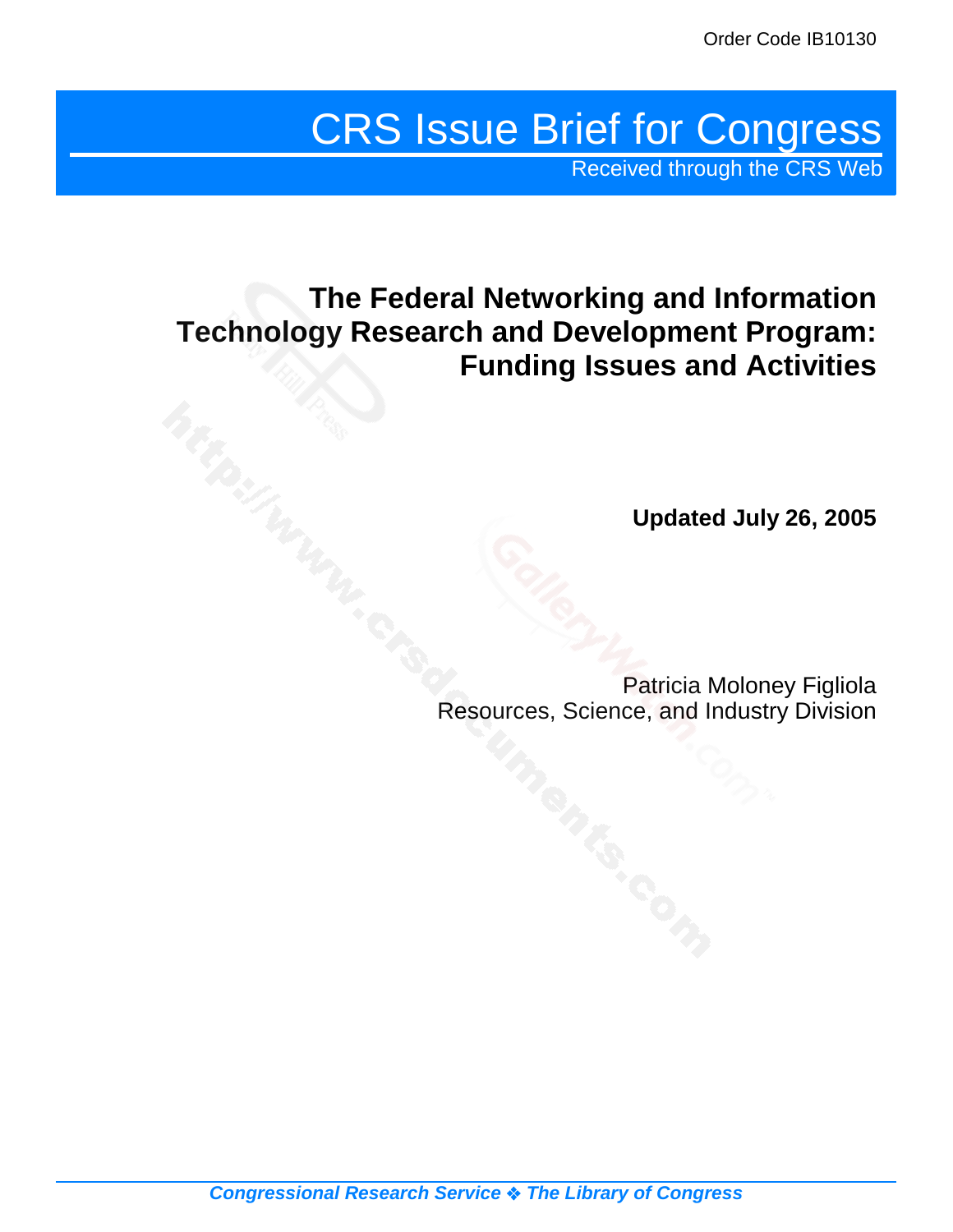# **CONTENTS**

**SUMMARY** 

#### MOST RECENT DEVELOPMENTS

BACKGROUND AND ANALYSIS Overview of the Federal NITRD Program Enabling/Governing Legislation High-Performance Computing Act of 1991 Next Generation Internet Research Act of 1998 Context of Federal Technology Funding NCO and Related Activities Issues for Congress Activity in the 109th Congress Major Legislation **Hearings** Relevant Laws

**LEGISLATION** 

FOR ADDITIONAL READING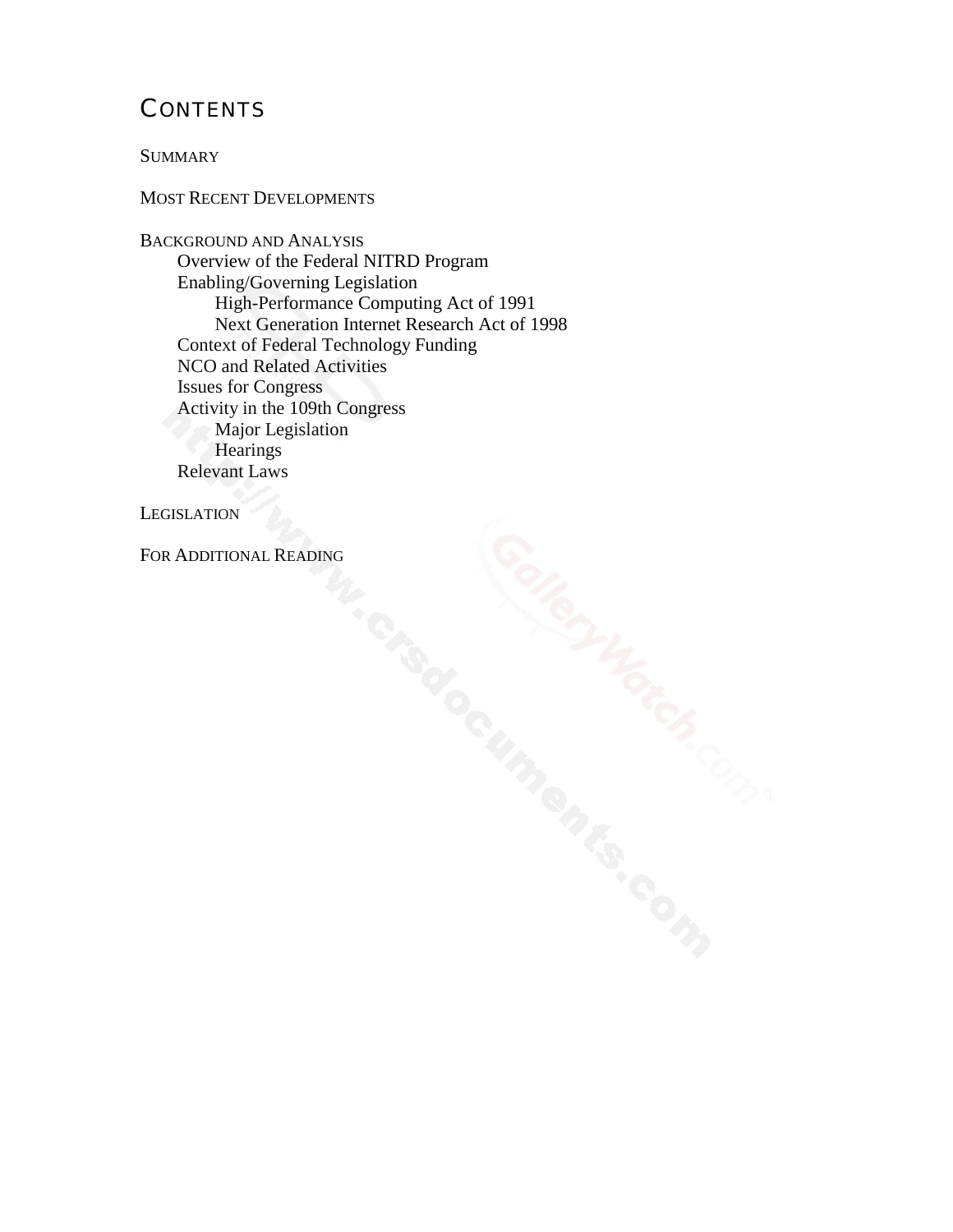# The Federal Networking and Information Technology Research and Development Program: Funding Issues and Activities

# **SUMMARY**

In the early 1990s, Congress recognized that several federal agencies had ongoing high-performance computing programs, but no central coordinating body existed to ensure long-term coordination and planning. To provide such a framework, Congress passed the High-Performance Computing and Communications Program Act of 1991 (P.L. 102- 194) to enhance the effectiveness of the various programs. In conjunction with the passage of the act, the White House Office of Science and Technology Policy (OSTP) released *Grand Challenges: High-Performance Computing and Communications*. That document outlined a research and development (R&D) strategy for high-performance computing and a framework for a multiagency program, the High-Performance Computing and Communications (HPCC) Program.

The HPCC Program has evolved over time and is now called the Networking and Information Technology Research and Development (NITRD) Program, to better reflect its expanded mission. The NITRD Program is composed of 12 agencies; its members work in collaboration to increase the overall effectiveness and productivity of federal information technology (IT) R&D. A National Coordinating Office coordinates the activities of the NITRD Program and reports to OSTP and the National Science and Technology Council.

Proponents assert that federal support of IT R&D has produced positive outcomes for the country and played a crucial role in supporting long-term research into fundamental aspects of computing. Such fundamentals provide broad practical benefits, but generally take years to realize. Additionally, the unanticipated results of research are often as important as the anticipated results.

Another aspect of government-funded IT research is that it often leads to open standards, something that many perceive as beneficial, encouraging deployment and further investment. Industry, on the other hand, is more inclined to invest in proprietary products and will diverge from a common standard when there is a potential competitive or financial advantage to do so.

Finally, proponents of government support believe that the outcomes achieved through the various funding programs create a synergistic environment in which both fundamental and application-driven research are conducted, benefitting government, industry, academia, and the public. Supporters also believe that such outcomes justify government's role in funding IT R&D, as well as the growing budget for the NITRD Program.

Critics assert that the government, through its funding mechanisms, may be picking "winners and losers" in technological development, a role more properly residing with the private sector. For example, the size of the NITRD Program may encourage industry to follow the government's lead on research directions rather than selecting those directions itself.

The FY2006 budget calls for \$2.155 billion for the NITRD Program, a 4.5% decrease from the FY2005 budget of \$2.256 billion.

During the 109<sup>th</sup> Congress, the House of Representatives has introduced one NITRDspecific bill, H.R. 28, and has held two hearings.

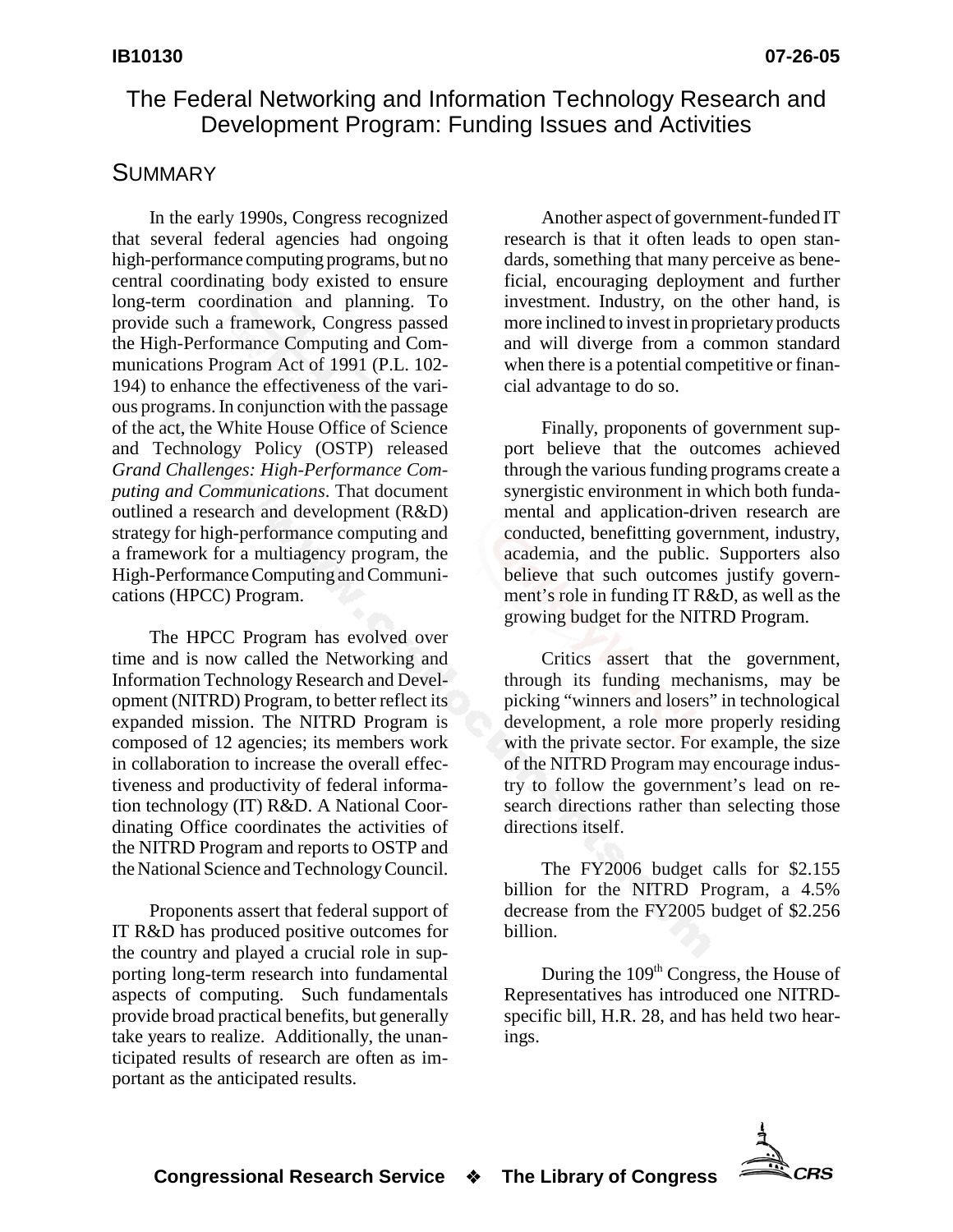# MOST RECENT DEVELOPMENTS

The FY2005 budget provides \$2.256 billion for the Networking and Information Technology Research and Development (NITRD) Program,<sup>1</sup> a 4% decrease from FY2004. An in-depth overview of FY2004 and FY2005 NITRD activities, *Guide to the NITRD Program*, was released in December 2004.<sup>2</sup>

The President's FY2006 budget calls for \$2.155 billion for the NITRD Program, a 4.5% decrease from FY2005. A significant part of this decrease can be attributed to the reduction in funding for NITRD activities within the National Aeronautics and Space Administration (NASA). Also, within NITRD, funding for high-end computing research and development (R&D) is down 6%, due in part to a decrease in funding for these activities at the Office of Science within the Department of Energy (DoE).

In the  $109<sup>th</sup>$  Congress, one NITRD-specific bill has been introduced and two hearings have been held related to the NITRD Program. On January 4, 2005, Representative Judy Biggert introduced H.R. 28, the High-Performance Computing Revitalization Act. The bill would amend the High-Performance Computing Act of 1991 and further delineate the responsibilities of the NITRD Program, including setting the goals and priorities for federal high-performance computing research, development, networking, and other activities and providing more specific definitions for the responsibilities of the PCAs. The bill was referred to the House Committee on Science, which approved the bill on March 17, 2005. <sup>3</sup> The committee also approved, by voice vote, an amendment that stated that the results and benefits of federal supercomputing research should be shared with the private sector. The committee rejected, by a vote of 17-19, an amendment offered by Representative Brad Sherman that would have directed the National Science Foundation to investigate the societal, ethical, legal, and economic implications of computers that one day might be capable of mimicking human abilities to learn, reason, and make decisions. H.R. 28 was agreed to by voice vote in the House on April 26, 2005, and received in the Senate and where it was read twice and referred to the Committee on Commerce, Science, and Transportation, on April 27, 2005.

The House Committee on Science has held two NITRD-related hearings. The first hearing, held on February 16, 2005, was on the federal R&D Budget for Fiscal Year 2006 This hearing covered the entire R&D budget and included an overview of NITRD activities by Dr. John Marburger, the Director of OSTP.<sup>4</sup> The second hearing, held on May 12, 2005, was on the future of computer science research and featured testimony by representatives

<sup>&</sup>lt;sup>1</sup> The main website of the NITRD Program is [http://www.nitrd.gov].

<sup>&</sup>lt;sup>2</sup> This report is available online at [http://www.nitrd.gov/pubs/blue05].

<sup>&</sup>lt;sup>3</sup> See H.Rept. 109-36.

<sup>4</sup> The charter and submitted testimony for this hearing is available online at [http://www.house.gov/science/hearings/full05/feb16/February162005.htm].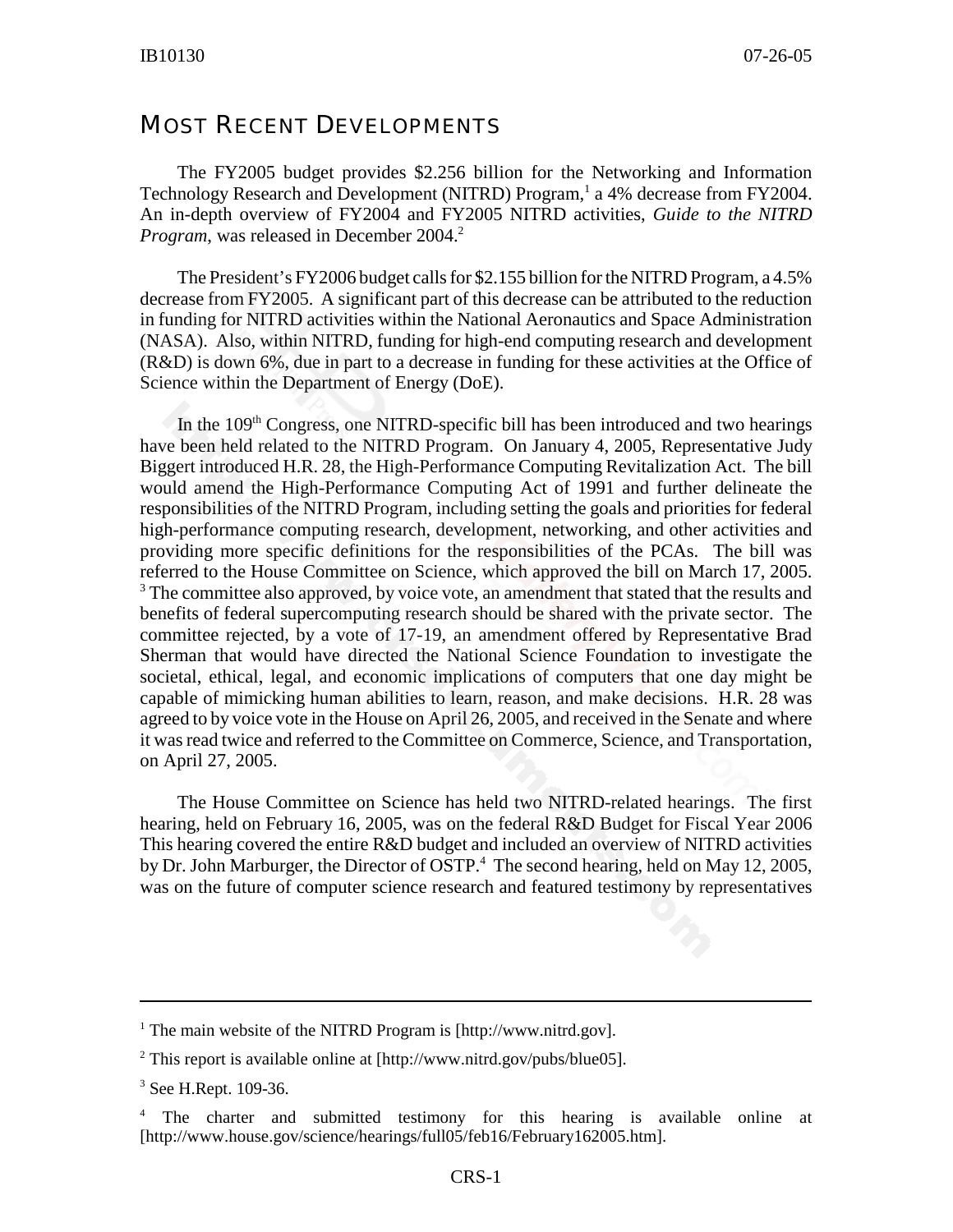from the OSTP, the Defense Advanced Research Projects Agency (DARPA), the National Academy of Engineering, and Akamai Technologies.<sup>5</sup>

# BACKGROUND AND ANALYSIS

The federal government has long played a key role in the country's information technology (IT) research and development (R&D) activities. The Government's support of R&D began because it had an important interest in creating computers that would be capable of addressing the problems and issues the government needed to solve and study. One of the first such problems was planning the trajectories of artillery and bombs; more recently such problems include simulations of nuclear testing, cryptanalysis, and weather modeling. That interest continues today. That complexity requires there be adequate coordination to ensure the government's evolving needs (e.g., homeland security) will continue to be met in the most effective manner possible.

# **Overview of the Federal NITRD Program**

The NITRD Program is a collaborative effort in which 12 agencies coordinate and cooperate to help increase the overall effectiveness and productivity of federal IT R&D.<sup>6</sup> Of those 12 members, the majority of funding goes to the National Science Foundation, National Institutes of Health, National Aeronautics and Space Administration, Defense Advanced Research Projects Agency, and the Department of Energy, Office of Science. Figure 1 illustrates the management structure of the NITRD Program.

The National Coordinating Office (NCO) for IT R&D coordinates the activities of the NITRD Program. The Director of the NCO reports to the Director of OSTP. The NCO supports the Subcommittee on NITRD (also called the NITRD Subcommittee)<sup>7</sup> and the President's Information Technology Advisory Committee (PITAC)<sup>8</sup>:

<sup>7</sup> The Subcommittee on NITRD was previously called the Interagency Working Group for IT R&D (IWG/IT R&D).

<sup>8</sup> The PITAC was established on February 11, 1997 to provide the President, OSTP, and the federal agencies involved in IT R&D with guidance and advice on all areas of high performance computing, communications, and information technologies. Representing the research, education, and library communities and including network providers and representatives from critical industries, the (continued...)

<sup>&</sup>lt;sup>5</sup> The charter and submitted testimony for this hearing is available online at [http://www.house.gov/science/press/109/109-71.htm].

<sup>&</sup>lt;sup>6</sup> The members of the NITRD Program, as listed in the FY2004 Supplement to the President's Budget are: Agency for Healthcare Research and Quality (AHRQ); Defense Advanced Research Projects Agency (DARPA); Department of Defense, Office of the Director, Defense Research & Engineering (DODDR&E); Department of Energy, National Nuclear Security Administration (DOE/NNSA); Department of Energy, Office of Science (DOE/SC); Environmental Protection Agency (EPA); National Aeronautics and Space Administration (NASA); National Institutes of Health (NIH); National Institute of Standards and Technology (NIST); National Oceanic and Atmospheric Administration (NOAA); National Security Agency (NSA); and National Science Foundation (NSF). The history of agency participation can be found online at [http://www.nitrd.gov/ about/history/agency-participants.pdf].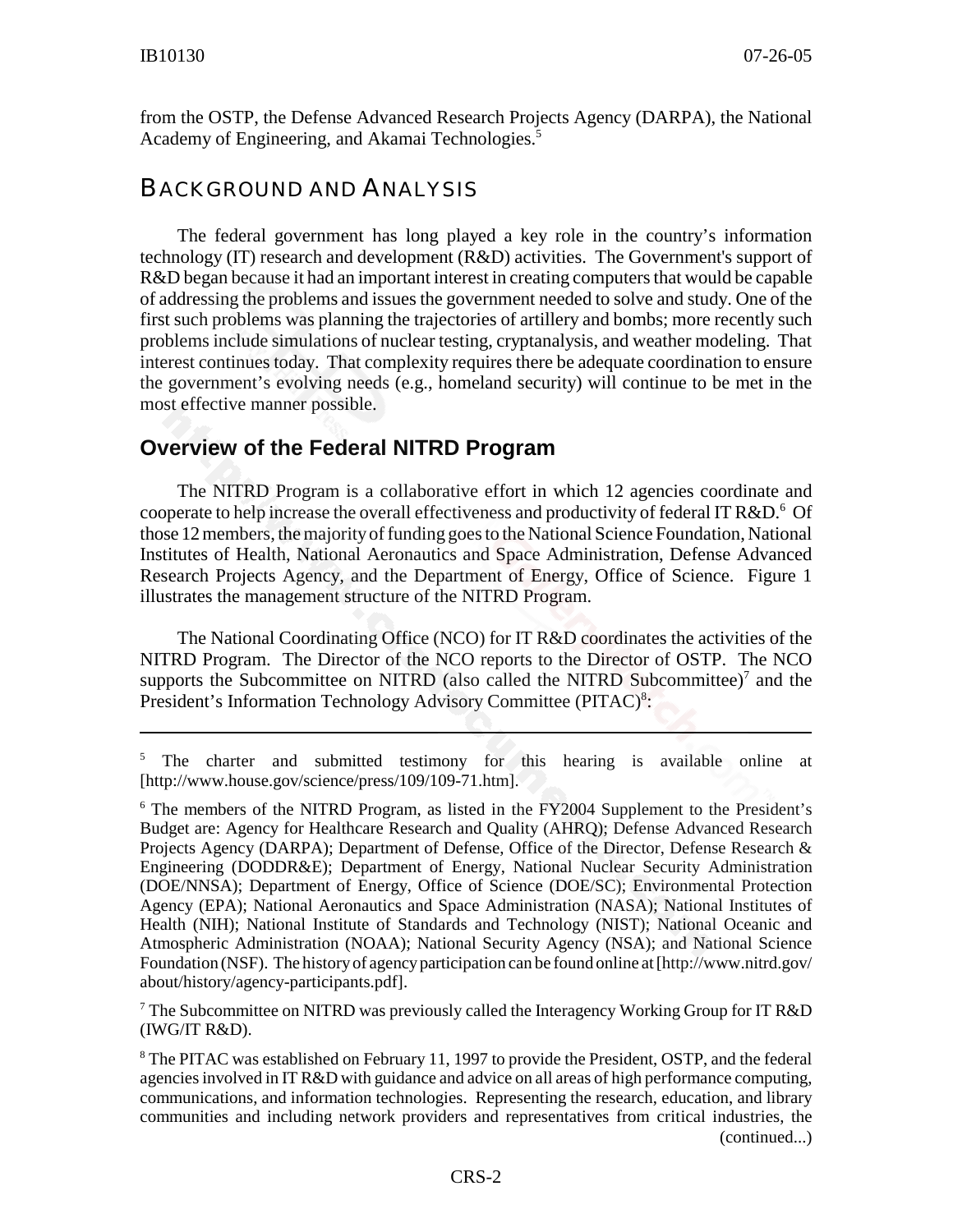

**Figure 1: Management Structure of the NITRD Program9**

! The NITRD Subcommittee provides policy, program, and budget planning for the NITRD Program and is composed of representatives from each of the participating agencies, OSTP, Office of Management and Budget, and the NCO. Six Coordinating Groups reporting to the NITRD Subcommittee focus their work in seven Program Component Areas (PCAs).<sup>10</sup>

<sup>8</sup> (...continued)

Committee advises the Administration's effort to accelerate development and adoption of information technologies. The membership roster of the PITAC is available online at [http://www.nitrd.gov/pitac/members.html].

<sup>&</sup>lt;sup>9</sup> This diagram is available on the NITRD Program website, [http://www.nitrd.gov]. The Defense Information Systems Agency does not appear in the diagram; however it is included in the list of NITRD Program Agencies on page 2 of the FY2004 Supplement to the President's Budget.

<sup>&</sup>lt;sup>10</sup> The seven PCAs are: (1) *High-End Computing Infrastructure and Applications (HEC I&A)* — to extend the state of the art in high-end computing systems, applications, and infrastructure; (2) *High-End Computing R&D (HEC R&D)* — to optimize the performance of today's high-end computing (continued...)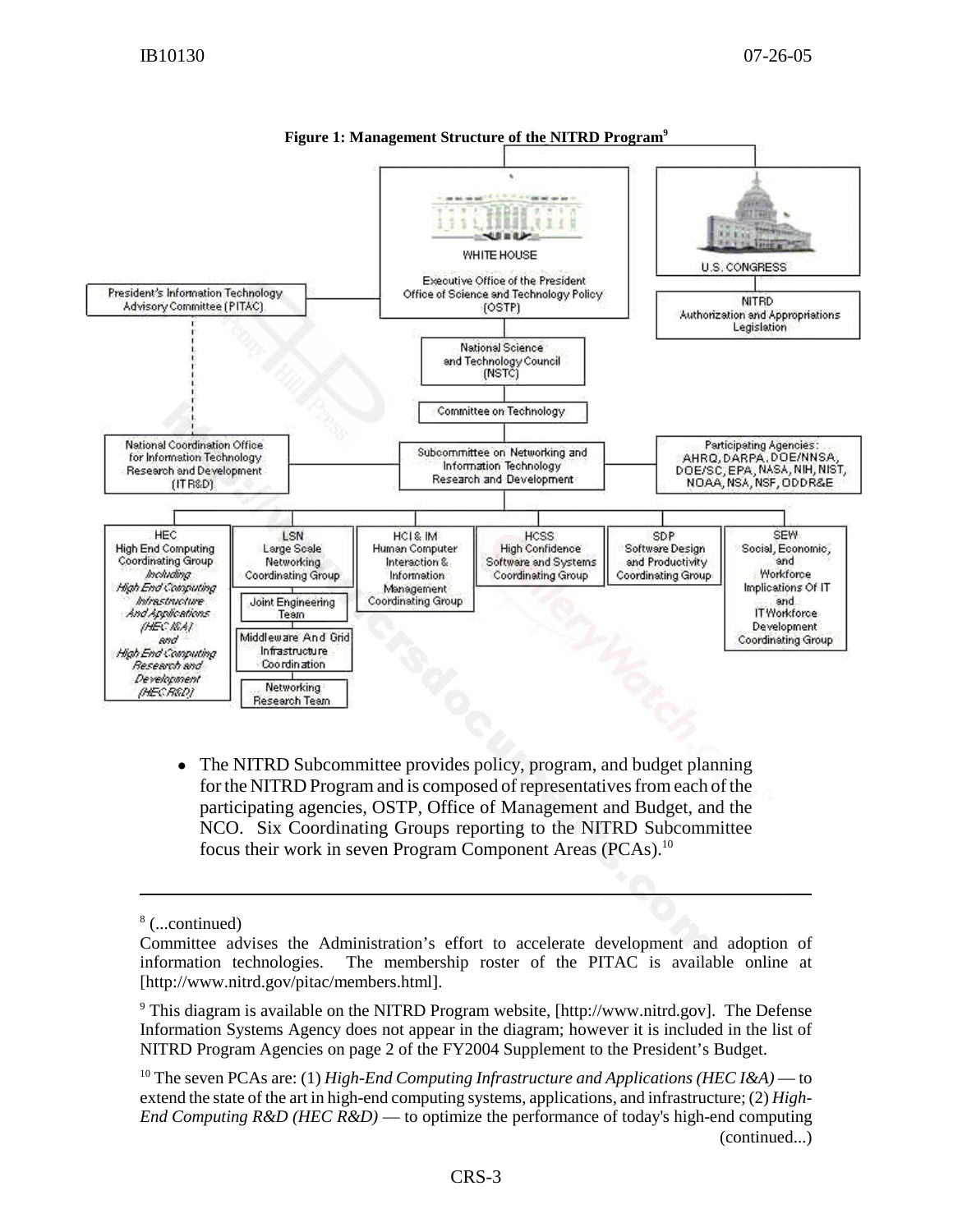• The PITAC is composed of representatives of private industry and academia who are appointed by the President. The group provides expert independent advice to the President on the federal role in maintaining U.S. preeminence in advanced IT and works with the NITRD Program agencies and the NITRD Subcommittee. The NITRD Program is funded out of each member agency's individual budget, rather than in a single appropriations bill (e.g., NITRD Program activities conducted by the National Institutes of Health (NIH) are funded through the NIH appropriations bill). The program's NCO is not explicitly funded; rather, the NITRD member agencies contribute toward NCO operations.

The NITRD Program has undergone a series of structural changes since its inception in 1991 and both it and the NCO have had a number of different names over the years. When the program was created in September 1992, it was named the National Coordination Office for High Performance Computing and Communications (HPCC). The name was changed to the National Coordination Office for Computing, Information, and Communications per the FY1997 Supplement to the President's Budget (also known as the "Blue Book") and then to its current name, the National Coordination Office for Information Technology Research and Development, per the FY2001 Blue Book (that change was effective October 2000). These changes were made to reflect the evolution of the program as it came to encompass a broader range of related topics. The chronology of funding since the NITRD Program was created as the HPCC Program in 1991 is detailed in Figure 2.

# **Enabling/Governing Legislation**

The NITRD Program is governed by two laws. The first, the High-Performance Computing Act of 1991, P.L.  $102-194$ ,<sup>11</sup> expanded federal support for high-performance computing R&D and called for improving interagency planning and coordination. The

 $10$  (...continued)

systems and develop future generations of high-end computing systems; (3) *Human Computer Interaction and Information Management (HCI&IM)* — to develop new user interaction technologies, cognitive systems, information systems, and robotics that benefit humans; (4) *Large Scale Networking (LSN)* — to develop leading-edge network technologies, services, and techniques to enhance performance, security, and scalability; (5) *Software Design and Productivity (SDP)* to advance concepts, methods, techniques, and tools that improve software design, development, and maintenance to produce more usable, dependable and cost-effective software-based systems; (6) *High Confidence Software and Systems (HCSS)* — to develop the scientific foundations and IT to achieve affordable and predictable high levels of safety, security, reliability, and survivability, especially in U.S. national security and safety-critical systems; and (7) *Social, Economic, and Workforce Implications of IT and IT Workforce Development (SEW)* — to study the impact of IT on people and social and economic systems; develop the IT workforce; and develop innovative IT applications in education and training. Additional information about the program component areas is available online at [http://www.nitrd.gov/iwg/index.html]. HEC R&D and HEC I&A are both covered by the HEC Interagency Working Group. A diagram illustrating the evolution of the PCAs, 1992-present, is available online at [http://www.nitrd.gov/about/history/new-pca-names.pdf].

<sup>&</sup>lt;sup>11</sup> High Performance Computing Act of 1991, P.L. 102-194, 15 U.S.C. 5501, 105 Stat. 1595, December 9, 1991. The full text of this law is available online at [http://www.nitrd.gov/congressional /laws/pl\_102-194.html].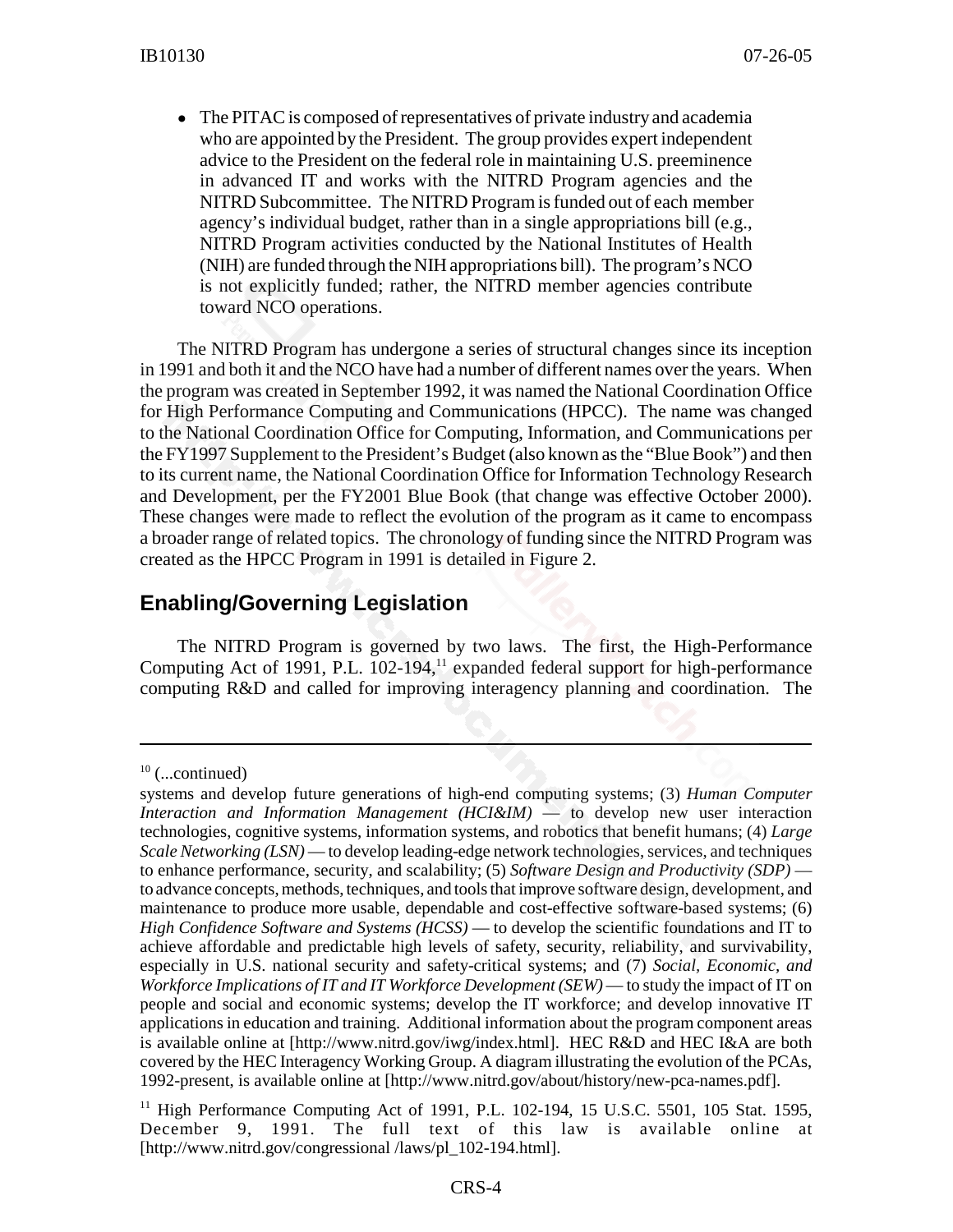second, the Next Generation Internet Research Act of 1998, P.L. 105-305,<sup>12</sup> amended the original law to expand the mission of the NITRD Program to cover Internet-related research, among other goals.

**Figure 2: History of NITRD Program Funding**<sup>13</sup>



\*Requested

**High-Performance Computing Act of 1991.** This law was the original enabling legislation for what is now the NITRD Program. Among other requirements, it called for:

- ! Setting goals and priorities for federal high-performance computing research, development, and networking
- Technical support and research and development of software and hardware needed to address fundamental problems in science and engineering
- Educating undergraduate and graduate students
- ! Fostering and maintaining competition and private sector investment in high-speed data networking within the telecommunications industry
- ! Promoting the development of commercial data communications and telecommunications standards
- Providing security, including protecting intellectual property rights

<sup>&</sup>lt;sup>12</sup> Next Generation Internet Research Act of 1998, P.L. 105-305, 15 U.S.C. 5501, 112 Stat. 2919, October 28, 1998. The full text of this law is available online at [http://www.nitrd.gov/ congressional/laws/pl\_h\_105-305.html].

 $<sup>13</sup>$  This chart was developed using data available in the FY2004 Supplement to the President's</sup> Budget (available online at [http://www.nitrd.gov/pubs/blue04/]) and the President's proposed FY2005 budget (available online at [http://www.whitehouse.gov/omb/budget/fy2005/pdf/spec.pdf]).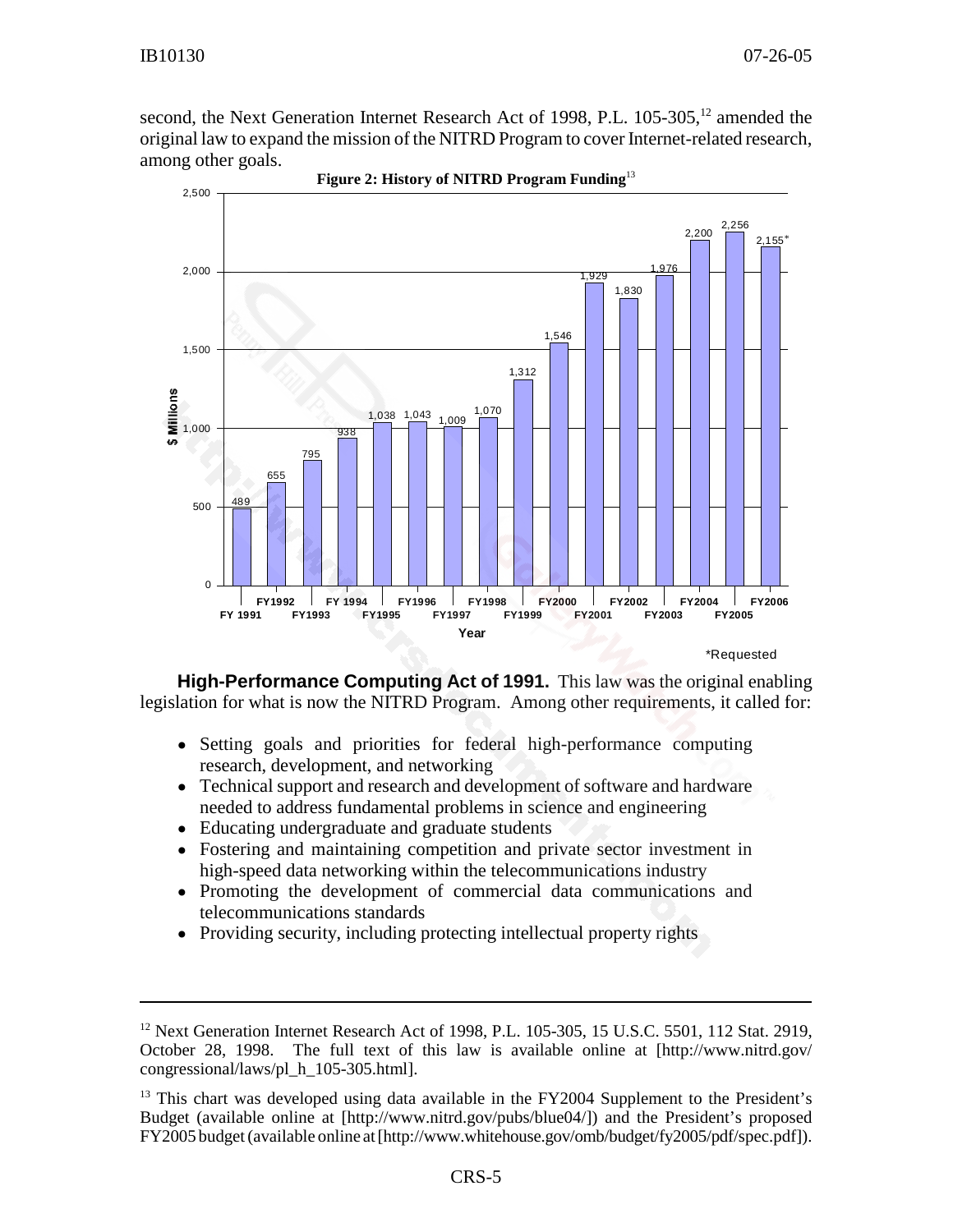• Developing accounting mechanisms allowing users to be charged for the use of copyrighted materials.

This law also requires an annual report to Congress on grants and cooperative R&D agreements and procurements involving foreign entities.<sup>14</sup>

**Next Generation Internet Research Act of 1998.** This law amended the High-Performance Computing Act of 1991. The act had two overarching purposes. The first was to authorize research programs related to high-end computing and computation, humancentered systems, high confidence systems, and education, training, and human resources. The second was to provide for the development and coordination of a comprehensive and integrated U.S. research program to focus on (1) computer network infrastructure that would promote interoperability among advanced federal computer networks, (2) economic highspeed data access that does not impose a "geographic penalty", and (3) flexible and extensible networking technology.

# **Context of Federal Technology Funding**

In the early 1990s, Congress recognized that several federal agencies had ongoing highperformance computing programs,<sup>15</sup> but no central coordinating body existed to ensure longterm coordination and planning. To provide such a framework, Congress passed the High-Performance Computing and Communications Program Act of 1991 to enhance the effectiveness of the various programs.

In conjunction with the passage of the act, OSTP released, "Grand Challenges: High-Performance Computing and Communications." That document outlined an R&D strategy for high-performance computing and a framework for a multi-agency program, the HPCC Program.

The NITRD Program is part of the larger federal effort to promote fundamental and applied IT R&D. The government sponsors such research through a number of channels, including:

- ! Federally-funded research and development laboratories, such as Lawrence Livermore National Laboratory
- Single-agency programs

<sup>&</sup>lt;sup>14</sup> The first report mandated information on the "Supercomputer Agreement" between the United States and Japan be included in this report. A separate one-time only report was required on network funding, including user fees, industry support, and federal investment.

<sup>&</sup>lt;sup>15</sup> "High-performance" computing is a term that encompasses both "supercomputing" and "grid computing." In general, high-performance computers are defined as stand-alone or networked computers that can perform "very complex computations very quickly." Supercomputing involves a single, stand-alone computer located in a single location. Grid computing involves a group of computers, in either the same location or spread over a number of locations, that are networked together (e.g., via the Internet or a local network). House of Representatives, Committee on Science, *Supercomputing: Is the United States on the Right Path* (Hearing Transcript), [http://commdocs.house.gov/committees/science/hsy88231.000/hsy88231\_0f.htm], 2003, p. 5-6.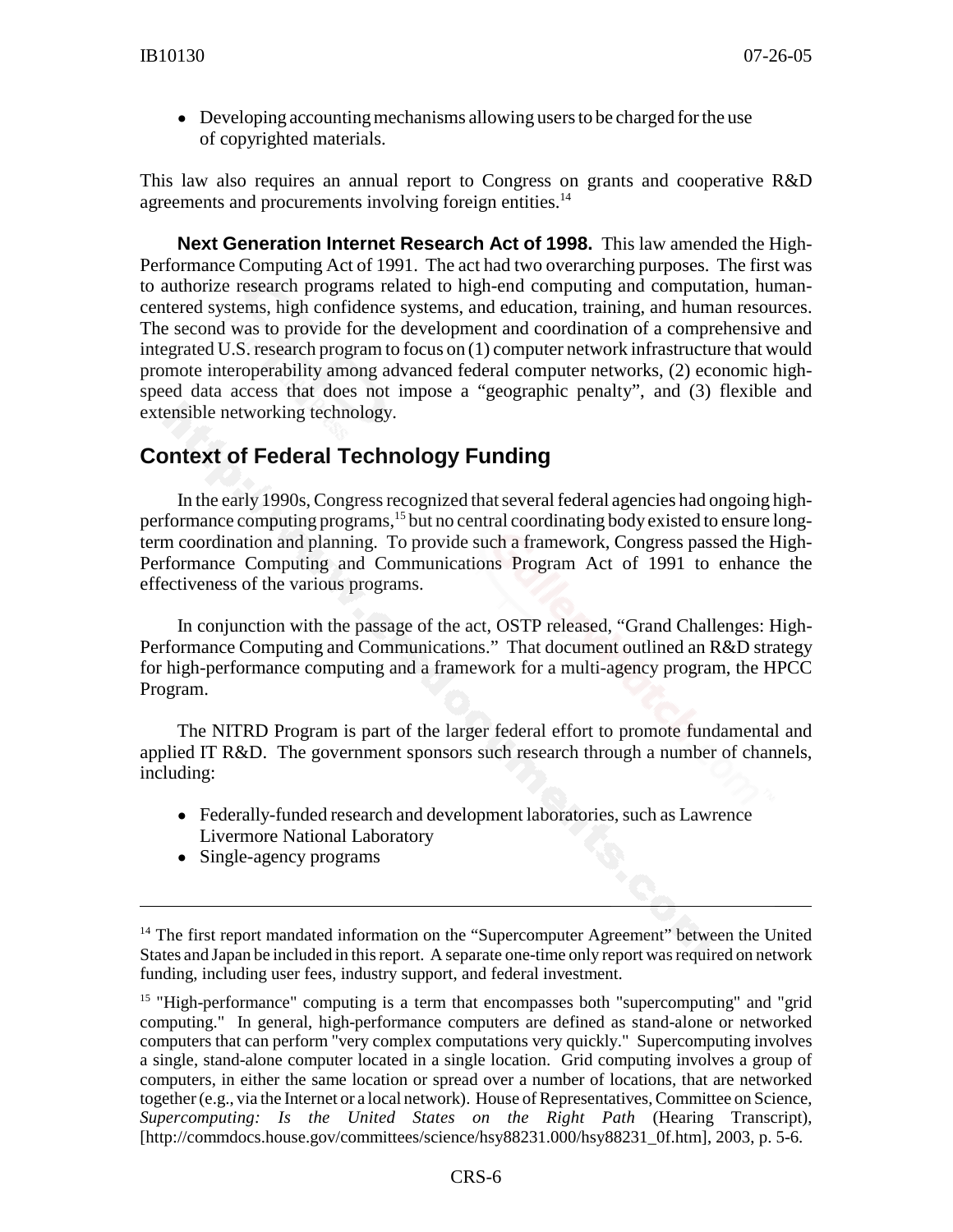- Multi-agency programs, including the NITRD Program, but also programs focusing on nanotechnology and combating terrorism
- Funding grants to academic institutions
- Funding grants to industry.

In general, supporters contend that federal funding of IT R&D has produced positive results. In 2003, the Computer Science and Telecommunications Board (CSTB) of the National Research Council (NRC) released a "synthesis report" based on eight previously released reports that examined "how innovation occurs in IT, what the most promising research directions are, and what impacts such innovation might have on society."16 One of the most significant of the CSTB's observations was that the unanticipated results of research are often as important as the anticipated results. For example, electronic mail and instant messaging were by-products of [government-funded] research in the 1960s that was aimed at making it possible to share expensive computing resources among multiple simultaneous interactive users.

Additionally, the report noted that federally funded programs have played a crucial role in supporting long-term research into fundamental aspects of computing. Such "fundamentals" provide broad practical benefits, but generally take years to realize. Furthermore, supporters state that the nature and underlying importance of fundamental research makes it less likely that industry would invest in and conduct more fundamental research on its own. As noted by the CSTB, "companies have little incentive to invest significantly in activities whose benefits will spread quickly to their rivals."<sup>17</sup> Further, in the Board's opinion:

government sponsorship of research, especially in universities, helps develop the IT talent used by industry, universities, and other parts of the economy. When companies create products using the ideas and workforce that result from federally-sponsored research, they repay the nation in jobs, tax revenues, productivity increases, and world leadership.<sup>18</sup>

Another aspect of government-funded IT R&D is that it often leads to open standards, something that many perceive as beneficial, encouraging deployment and further investment. Industry, on the other hand, is more likely to invest in proprietary products and will diverge from a common standard if it is sees a potential competitive or financial advantage; this has happened, for example with standards for instant messaging.<sup>19</sup>

Finally, proponents of government R&D support believe that the outcomes achieved through the various funding programs create a synergistic environment in which both fundamental and application-driven research are conducted, benefitting government, industry, academia, and the public. Supporters also believe that such outcomes justify government's role in funding IT R&D, as well as the growing budget for the NITRD Program.

<sup>16</sup> National Research Council, *Innovation in Information Technology*, 2003, p. 1. This report discusses all federal funding for R&D, not only the NITRD Program.

<sup>17</sup> Ibid, p. 4.

 $18$  Ibid, p. 4.

<sup>&</sup>lt;sup>19</sup> Ibid, p. 18.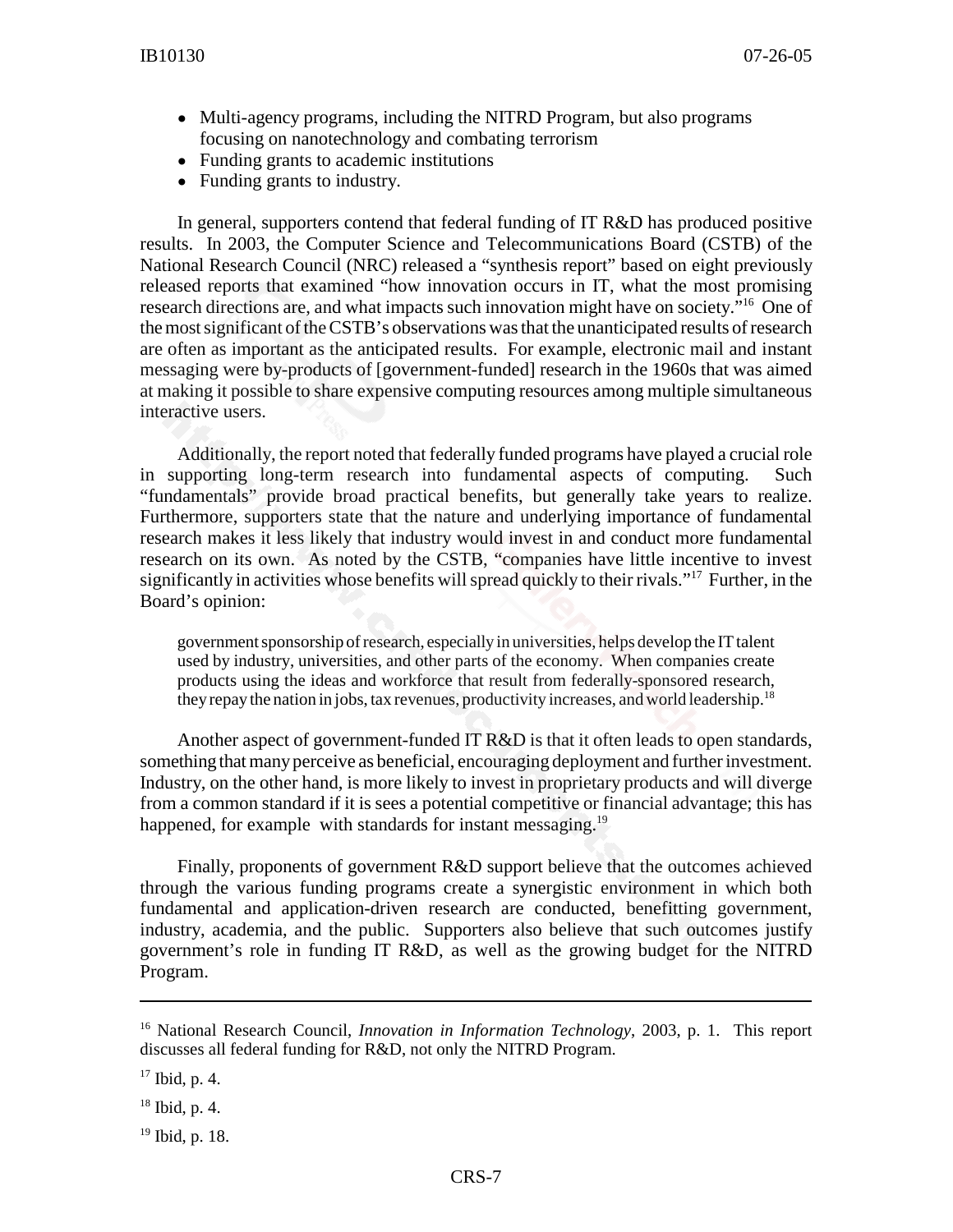Critics assert that the government, through its funding mechanisms, may be setting itself up to pick "winners and losers" in technological development, a role more properly residing with the private sector.<sup>20</sup> For example, the size of the NITRD Program may encourage industry to follow the government's lead on research directions rather than selecting those directions itself.

Overall, CSTB states that, government funding appears to have allowed research on a larger scale and with greater diversity, vision, and flexibility than would have been possible without government involvement. $21$ 

#### **NCO and Related Activities**

As explained earlier, the NCO provides technical and administrative support to the NITRD Program, the NITRD Subcommittee, and the PITAC. This includes supporting meetings and workshops and preparing reports. The NCO interacts with OSTP and OMB on NITRD Program and PITAC matters.

At the request of OSTP and the NSTC, the NCO has supported the work of the HECRTF. The task force was charged in 2003 with developing a five-year plan to guide federal investment in high-end computing R&D. At the request of the task force and the NCO, the Computing Research Association sponsored a workshop, *Workshop on the Road Map for the Revitalization of High End Computing*, in June 2003.<sup>22</sup> The report from the workshop, released in January 2004, detailed findings in eight areas, for example, how to encourage the development of more advanced enabling technologies, such as power management systems, and commercial, off-the-shelf technologies. The task force released its report, the *Federal Plan for High-End Computing*,<sup>23</sup> in May 2004. The report presented a plan for R&D in HEC hardware, software, and systems; federal agency access to capability and capacity HEC resources; and improving how federal agencies procure HEC systems.

In September 2004, the NCO and the NITRD Subcommittee released the Interagency Coordination Report for FY2004. The report provides a comprehensive description of the FY2004 activities of the NITRD Program.<sup>24</sup> In February 2005, the NCO released the  $FY2006$  Supplement to the President's Budget.<sup>25</sup> The supplement provides a brief technical outline of the FY2006 budget request for the NITRD Program. Also in February 2005, the

<sup>20</sup> Cato Institute, *Encouraging Research: Taking Politics Out of R&D*, September 13, 1999, [http://www.cato.org/pubs/wtpapers/990913catord.html].

<sup>21</sup> National Research Council, *Innovation in Information Technology*, 2003, p. 22.

<sup>&</sup>lt;sup>22</sup> Materials related to this panel and the report itself are available online at [http://www.cra.org/ Activities/workshops/nitrd/]. Additional materials related to the HECRTF are available at [http://www.itrd.gov/hecrtf-outreach/index.html].

<sup>&</sup>lt;sup>23</sup> This report is available online at [http://www.nitrd.gov/pubs/2004\_hecrtf/20040702\_hecrtf.pdf].

<sup>&</sup>lt;sup>24</sup> This report is available online at [http://www.nitrd.gov/pubs/20041007 icr.pdf].

<sup>&</sup>lt;sup>25</sup> This report is available online at [http://www.nitrd.gov/pubs/2006supplement].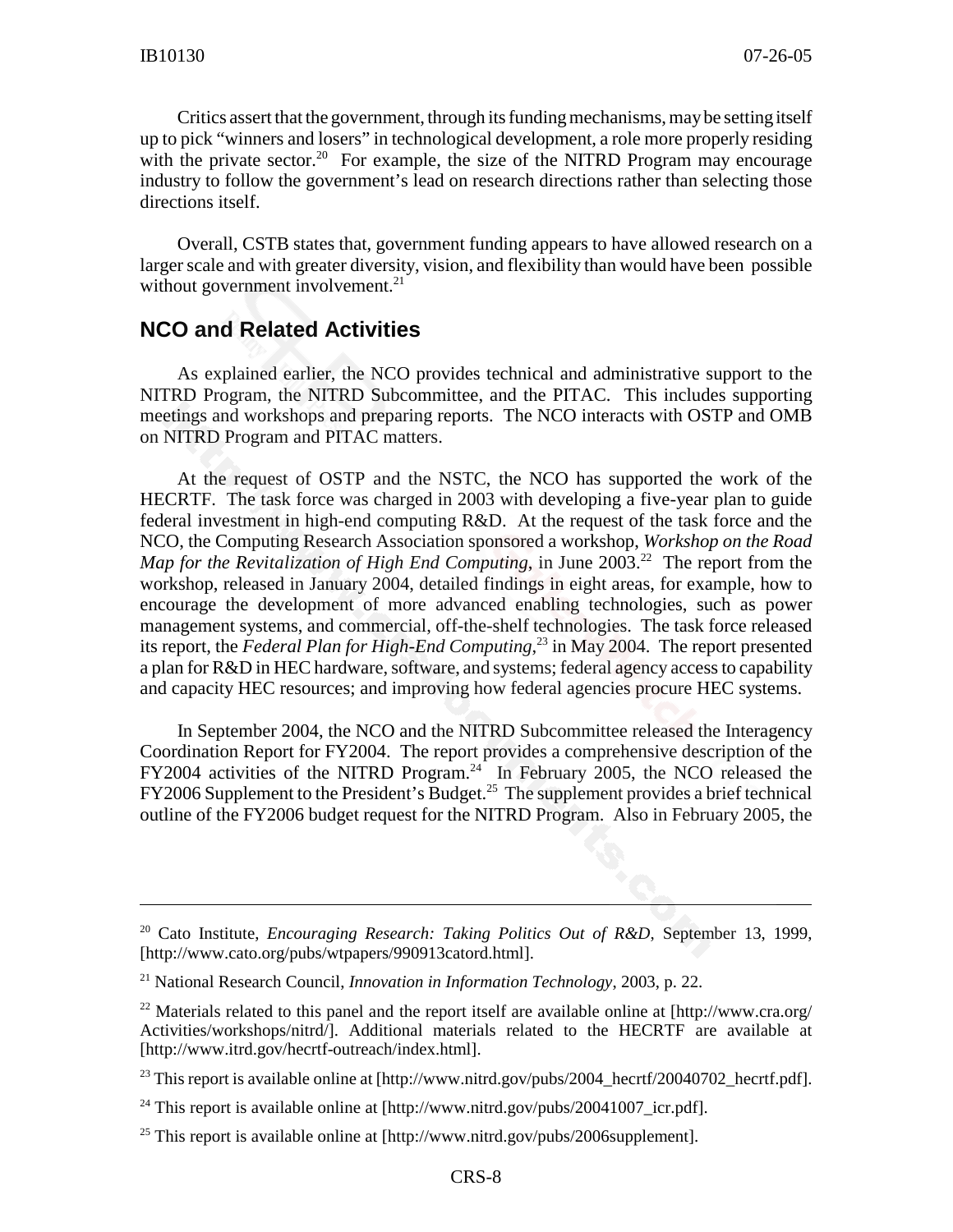PITAC released "Cyber Security: A Crisis of Prioritization."<sup>26</sup> That report outlined four key findings and recommendations on how the Federal government could "foster new architectures and technologies to secure the Nation's IT infrastructure." Specifically, the PITAC urged the government to

- significantly increase support for fundamental research in civilian cyber security in 10 priority areas
- intensify Federal efforts to promote the recruitment and retention of cyber security researchers and students at research universities
- increase support for the rapid transfer of federally-developed cybersecurity technologies to the private sector
- strengthen the coordination of Federal cybersecurity R&D activities.

# **Issues for Congress**

Federal IT R&D is a multi-dimensional issue, involving many government agencies working together towards shared and complementary goals. Most observers believe that success in this arena requires ongoing coordination among government, academia, and industry.

Through recent hearings, the House Committee on Science has been investigating issues related to U.S. competitiveness in high-performance computing and the direction the IT R&D community has been taking. Those issues and others remain salient and may merit further investigation if the United States is to implement a comprehensive IT R&D policy. Included among the possible issues Congress may wish to pursue are: the United States' status as the global leader in high-performance computing research; the apparent bifurcation of the federal IT R&D research agenda between grid computing and supercomputing capabilities; the possible over-reliance on commercially available hardware to satisfy U.S. research needs; and the potential impact of deficit cutting on IT R&D funding.

Many Members of Congress as well as those in the research community have expressed concern over whether the United States is maintaining its position as the global leader in high-performance computing R&D. That concern has been highlighted by the fact that Japan now has the fastest and most efficient supercomputer in the world.<sup>27</sup> While this may be reason for some concern, it also may be an indicator of how the United States' research agenda has become bifurcated, with some in the R&D community with some in the R&D community focusing on traditional supercomputing capabilities and others focusing more on cluster computing or grid computing. Each type of computing has its advantages, based on its application. Stand-alone supercomputers are often faster and are generally used to work on a specific problem. For example, cryptanalysis and climate modeling applications require significant computing power and are best accomplished using specialized, stand-alone computers. Cluster computing, however, allows the use of commercially available hardware,

<sup>&</sup>lt;sup>26</sup> This report is available online at [http://www.nitrd.gov/pitac/reports/20050301\_cybersecurity/ cybersecurity.pdf].

<sup>27</sup> House of Representatives, Committee on Science, *Supercomputing: Is the United States on the Right Path*? (Hearing Transcript), [http://commdocs.house.gov/committees/science/ hsy88231.000/hsy88231\_0f.htm], 2003, p. 13.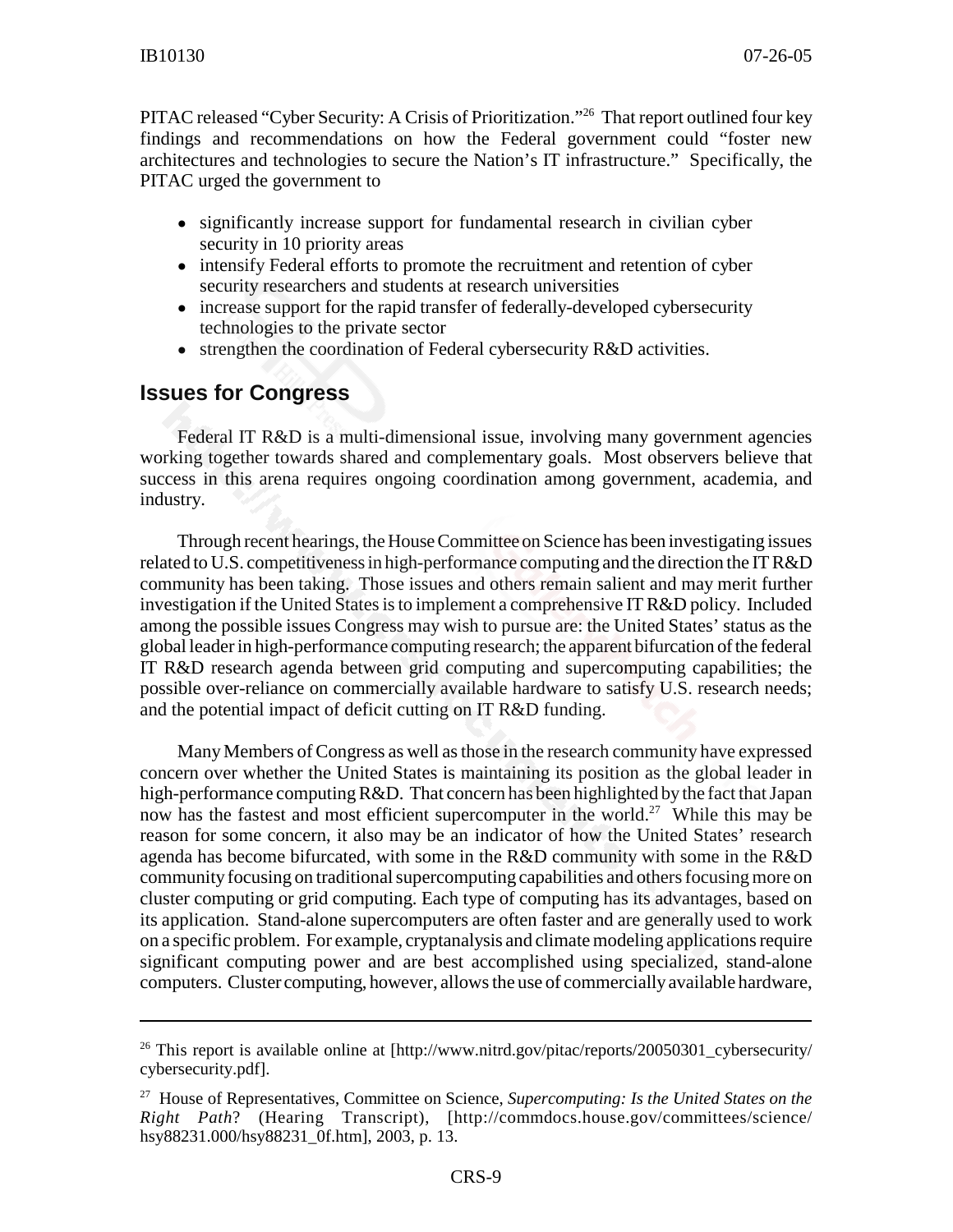which helps contain costs. The cluster configuration is useful for applications in which a problem can be broken into smaller independent components.<sup>28</sup>

Without a clear plan as to how to proceed, pursuing two disparate research agendas (with goals that could be viewed as being at odds with each other) could split the research community even further, damaging its ability to provide leadership in either area. The NITRD Program already is working on a "roadmap" for future directions in supercomputing; therefore, one possible course for Congress at this time would be to monitor closely the work of the High-End Computing Revitalization Task Force and provide input or a more visible forum for discussion (i.e., additional hearings involving task force participants). Congress may wish to conduct its own inquiry into the debate over grid versus stand-alone computing. For example, at the July 2003 hearing, one of the overarching questions the panelists were asked to address was whether federal agencies were pursuing conflicting R&D goals and, if so, what should and could be done to ensure they moved toward a more coordinated, unified goal.

Another issue is whether the United States is relying too heavily on commercially available hardware to satisfy its R&D needs. While use of computers designed for massmarket commercial applications can certainly be a part of a successful high-end computing R&D plan, Congress may wish to monitor how this reliance may be driving the new emphasis on grid computing.

As noted earlier, critics of IT R&D funding often state that industry should conduct more fundamental R&D on their own, without government backing, and that fiscal restraint dictates that less funding should be made available. Conversely, supporters of government funding would point out that IT R&D has a very long cycle from inception to application and that any reductions in funding now could have a significant negative impact for many years to come in terms of innovation and training of researchers. Therefore, Congress may monitor and assess the potential impact of deficit-cutting plans on progress in IT R&D.

## **Activity in the 109th Congress**

To date, the 109th Congress has introduced one bill and held two hearings related to the NITRD Program.

**Major Legislation.** Representative Judy Biggert introduced H.R. 28, the High-Performance Computing Revitalization Act, to amend the High-Performance Computing Act of 1991. The bill would further delineate the responsibilities of the NITRD Program, including setting the goals and priorities for federal high-performance computing research, development, networking, and other activities and providing more specific definitions for the responsibilities of the PCAs. Introduced on January 4, 2005, and referred to the House Committee on Science, which approved the bill on March 17, 2005. The committee also approved, by voice vote, an amendment that stated that the results and benefits of federal supercomputing research should be shared with the private sector. The committee rejected, by a vote of 17-19, an amendment offered by Representative Brad Sherman that would have directed the National Science Foundation to investigate the societal, ethical, legal, and

 $28$  Ibid, p. 6-7.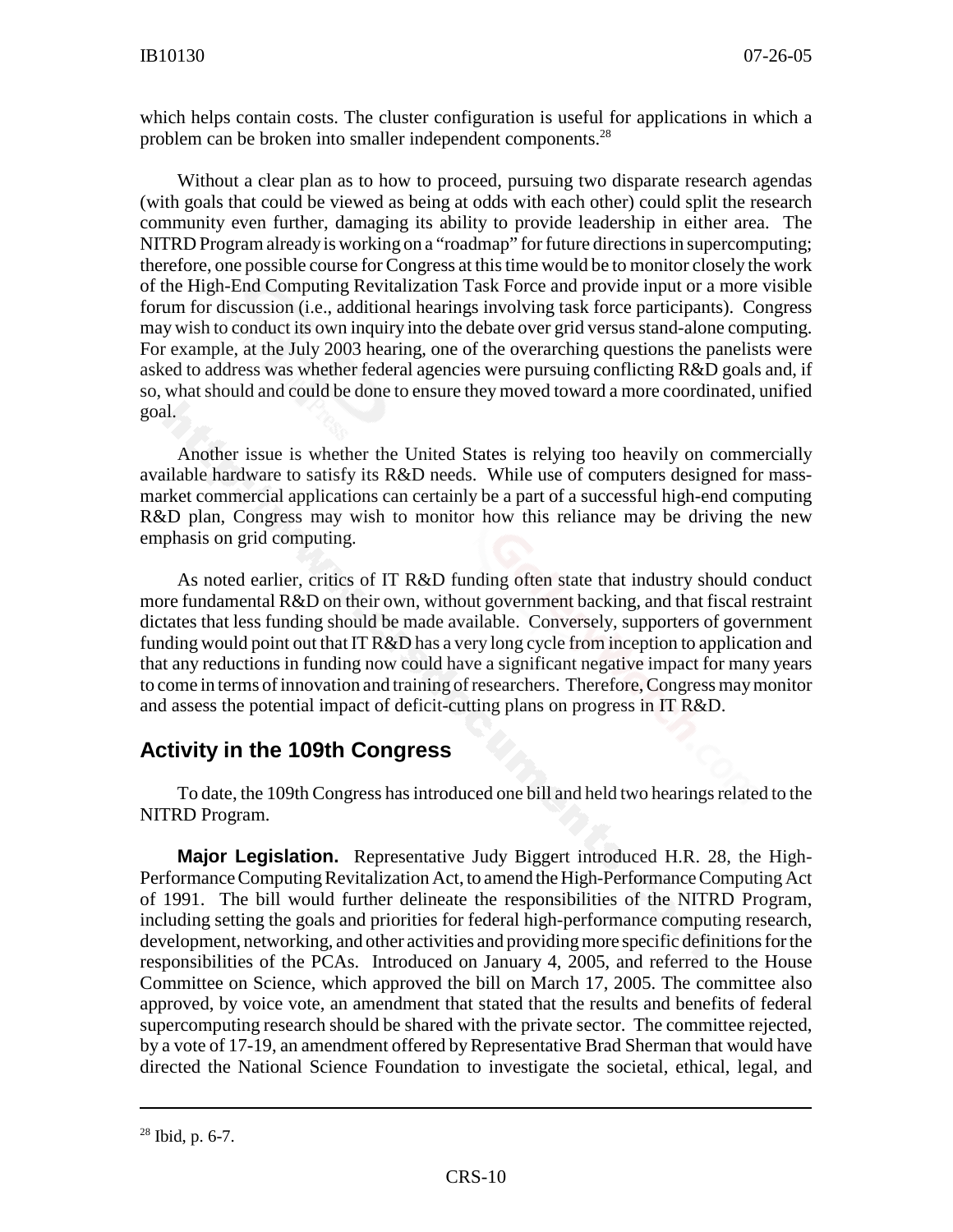economic implications of computers that one day might be capable of mimicking human abilities to learn, reason, and make decisions. H.R. 28 was agreed to by voice vote in the House on April 26, 2005, and received in the Senate and where it was read twice and referred to the Committee on Commerce, Science, and Transportation, on April 27, 2005.

**Hearings.** On February 16, 2005, the House Committee on Science held a hearing to discuss the Federal R&D Budget for FY2006.<sup>29</sup> This hearing covered the entire R&D budget and included an overview of NITRD activities by Dr. John Marburger, the Director of OSTP.

On May 12, 2005, the House Committee on Science held a hearing entitled, "The Future of Computer Science Research in the U.S."30 That hearing focused on three primary areas of investigation:

- What effects are shifts in federal support for computer science (e.g., shifts in the balance between short- and long-term research, shifts in the roles of different agencies) having on academic and industrial computer science research and development? What impacts will these changes have on the future of the U.S. information technology industry and on innovation in this field?
- Are the federal government's current priorities related to computer science research appropriate? If not, how should they be changed?
- ! What should the federal government be doing to implement the recommendations of the recent PITAC report on cybersecurity?

At this hearing, the committee heard testimony from Dr. Marburger, OSTP; Dr. Anthony J. Tether; DARPA; Dr. William A. Wulf, National Academy of Engineering; and Dr. Tom Leighton, Akamai Technologies and member of the PITAC. Testimony from Drs. Marburger and Tether stressed the growing budget of computer research and their belief that the overall health of the U.S. science and technology research community remains strong. However, Dr. Wulf and Leighton, representing the research community, stated that they believed government needed to provide even more funding, as industry was not willing to fund the levels of fundamental research they believed necessary to sustain the United States' research needs.

## **Relevant Laws**

**P.L. 102-194**, the High-Performance Computing Act of 1991, expanded federal support for research, development, and application of high-performance computing; and called for improving the interagency planning and coordination of federal research and development on high-performance computing and maximizing the effectiveness of the federal government's high-performance computing efforts.

 $29$  The charter and submitted testimony for this hearing is available online at [http://www.house.gov/science/hearings/full05/index.htm].

<sup>&</sup>lt;sup>30</sup> The charter and submitted testimony for this hearing is available online at [http://www.house.gov/science/press/109/109-71.htm].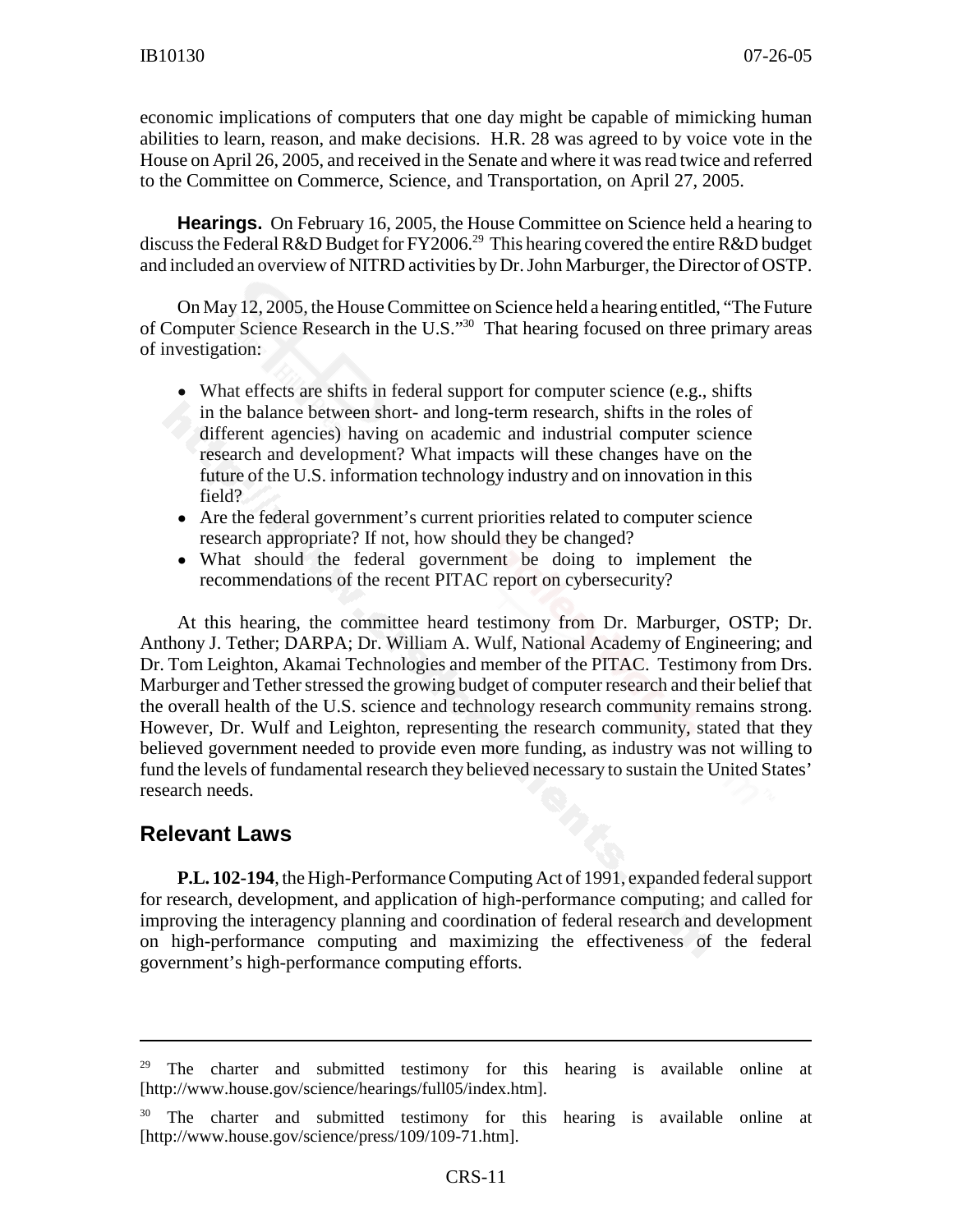**P.L. 105-305**, the Next Generation Internet Research Act of 1998, amended the High-Performance Computing Act of 1991 to authorize appropriations for fiscal years 1999 and 2000 for the Next Generation Internet program; and required the President's Information Technology Advisory Committee to monitor and give advice concerning the development and implementation of the Next Generation Internet program and report to the President and the Congress on its activities.

**P.L. 108-423**, the Department of Energy High-End Computing Revitalization Act, requires the Secretary of Energy to develop and deploy high-end computing systems for advanced scientific and engineering applications. Among other specific requirements, the law requires that the Department of Energy's high-end computing program support individual investigators and multi-disciplinary teams of investigators; conduct research on multiple computing architectures; conduct research on algorithms, programming environments, tools, languages, and operating systems; support technology transfer to the private sector; and coordinate with industry and other Federal agencies. Further, it requires the Secretary to establish and operate Leadership Systems facilities that would provide the U.S. research community with sustained access to high-performance computing resources and to establish at least one High-End Software Development Center to concentrate efforts to develop, test, maintain, and support optimized software tools for HEC.

# **LEGISLATION**

#### **H.R. 28 (Biggert)**

High-Performance Computing Revitalization Act. The bill would amend the High-Performance Computing Act of 1991 and further delineate the responsibilities of the NITRD Program, including setting the goals and priorities for federal high-performance computing research, development, networking, and other activities and providing more specific definitions for the responsibilities of the PCAs. The bill was referred to the House Committee on Science on January 4, 2005; it was approved on March 17, 2005. The committee also approved, by voice vote, an amendment that stated that the results and benefits of federal supercomputing research should be shared with the private sector. The committee rejected, by a vote of 17-19, an amendment offered by Representative Brad Sherman that would have directed the National Science Foundation to investigate the societal, ethical, legal, and economic implications of computers that one day might be capable of mimicking human abilities to learn, reason, and make decisions. H.R. 28 was agreed to by voice vote in the House on April 26, 2005, and received in the Senate and where it was read twice and referred to the Committee on Commerce, Science, and Transportation, on April 27, 2005.

# FOR ADDITIONAL READING

#### **CRS Reports**

CRS Report RL32799, *Federal Research and Development Funding: FY2006*, by Michael E. Davey.

CRS Issue Brief IB10088, *Federal Research and Development: Budgeting and Priority-Setting Issues, 108th Congress*, by Genevieve J. Knezo.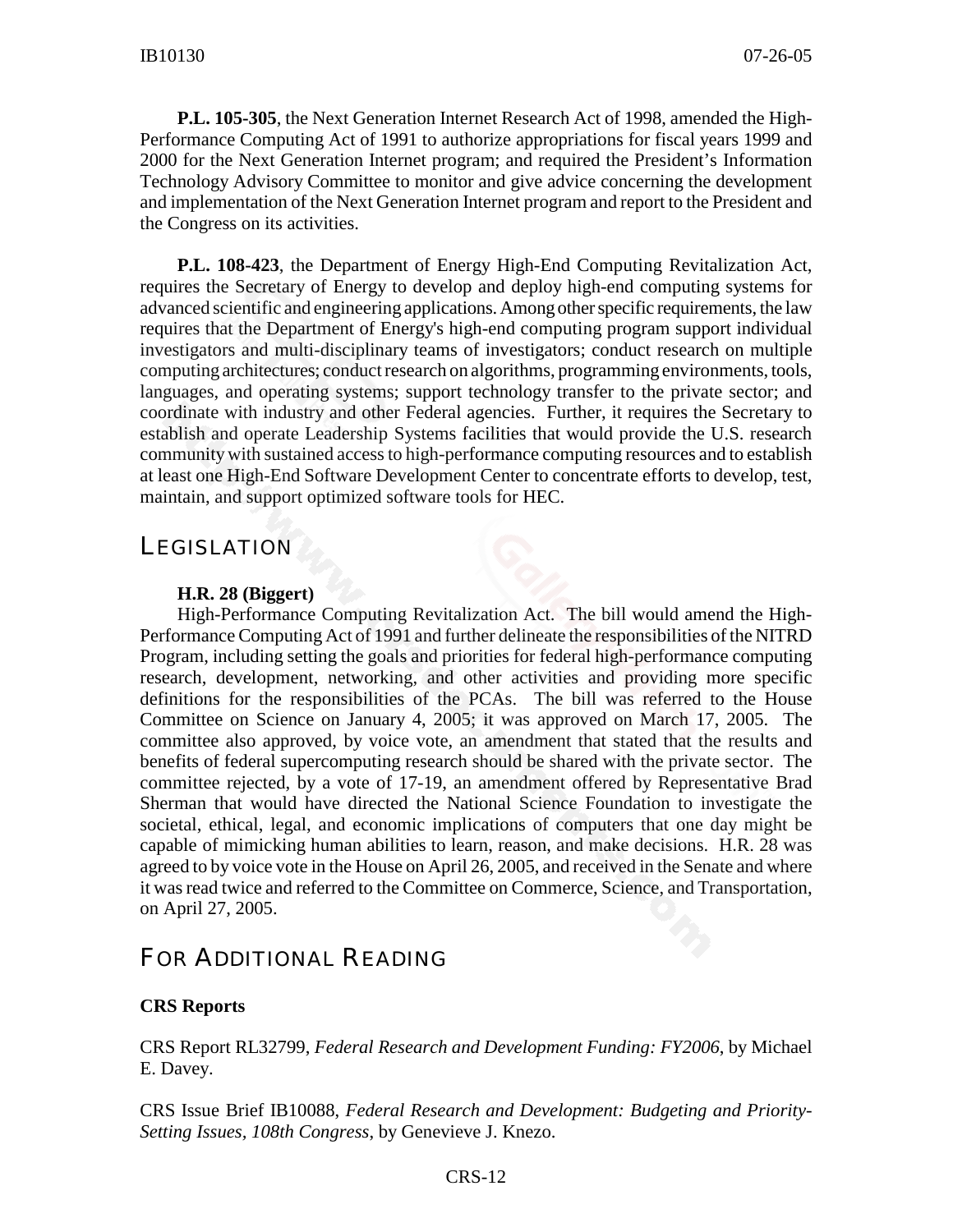CRS Report RL31175, *High Performance Computers and Export Control Policy: Issues for Congress*, by Glenn J. McLoughlin and Ian F. Fergusson.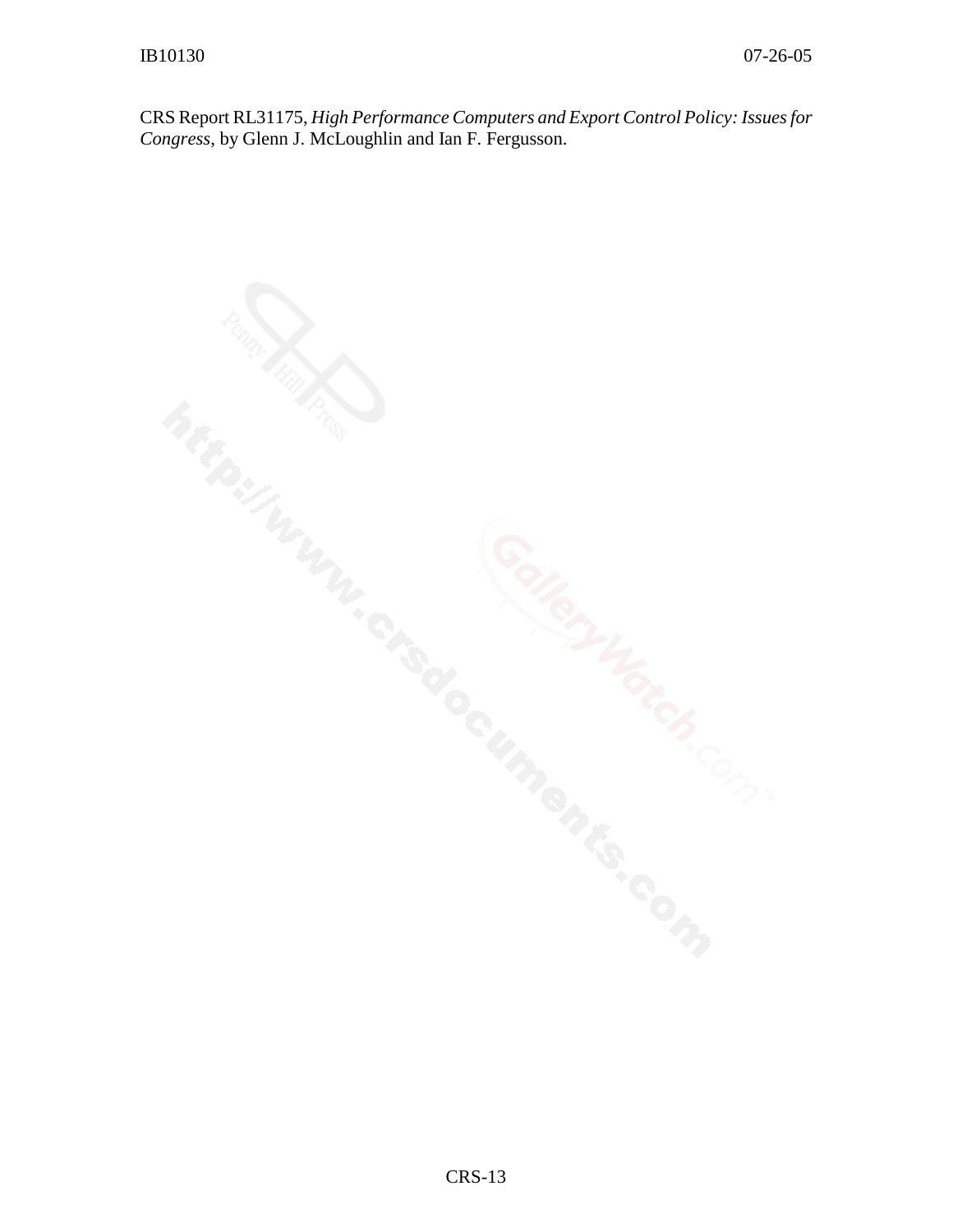#### **Websites**

The National Coordination Office for Information Technology Research and Development, [http://www.nitrd.gov/].

The President's Information Technology Advisory Committee, [http://www.nitrd.gov/pitac/index.html].

The Interagency Working Group for Information Technology Research and Development, [http://www.nitrd.gov/iwg/index.html].

#### **Reports and Documents**

"Supplement to the President's Budget for FY2005, Networking and Information Technology Research and Development," Subcommittee on Information Technology Research and Development and National Science and Technology Council, December 2004, available online at [http://www.nitrd.gov/pubs/blue05/].

"Federal Plan for High-End Computing," Office of Science and Technology Policy, Executive Office of the President, May 2004, available online at [http://www.nitrd.gov/pubs/2004\_hecrtf/20040702\_hecrtf.pdf].

"The Technology Industry at an Innovation Crossroads," Electronic Industries Association, May 2004, [http://www.eia.org/docs/innovation\_playbook.pdf].

"Workshop on the Roadmap for the Revitalization of High-End Computing," Computing Research Associates, 2004, [http://www.nitrd.gov/hecrtf-outreach/ 20040112\_cra\_hecrtf\_report.pdf].

"Federal Plan for High-End Computing," High-End Computing Revitalization Task Force, 2004, [http://www.nitrd.gov/pubs/2004\_hecrtf/20040702\_hecrtf.pdf].

"Innovation in Information Technology," National Research Council, Computer Science and Telecommunications Board, 2003, [http://www7.nationalacademies.org/ cstb/pub\_itinnovation.html].

"Future of Supercomputing: An Interim Report," National Research Council, Computer Science and Telecommunications Board, 2003, [http://www7.nationalacademies] .org/cstb/pub\_supercomp\_int.html].

"Human Computer Interaction and Information Management Research Needs," HCI&IM Coordinating Group of the Interagency Working Group on Information Research and Development, 2003 [http://www.nitrd.gov/pubs/hci-im\_research\_needs\_final.pdf].

"Grand Challenges: Science, Engineering, and Societal Advances Requiring Networking and Information Technology Research and Development," NITRD Program National Coordinating Office, 2003, [http://www.nitrd.gov/pubs/200311\_grand\_challenges.pdf].